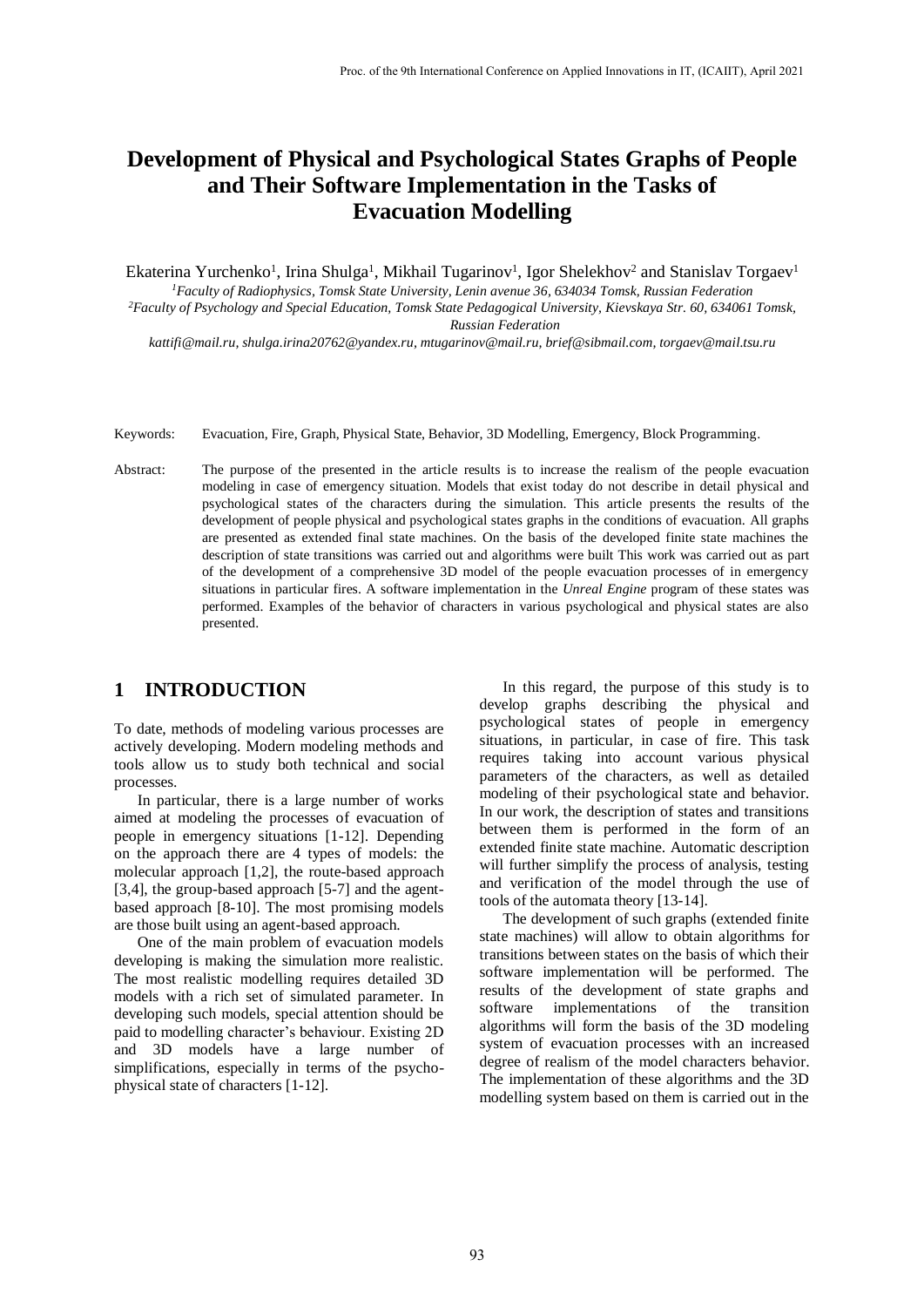*Unreal Engine* environment. This environment has great functionality and in the future will allow the addition of VR technology into the model.

## **2 MODEL DESCRIPTION**

As noted above, the development of a detailed 3D model is carried out in the *Unreal Engine* environment. The programming of the characters behavior was made using the *Blueprint* visual programming tool. In this tool all processes are represented as blocks that contain a specific code that performs the required action. There are many types of such blocks: event blocks, action blocks and auxiliary blocks. The *Blueprint* visual programming tool allows to implement all possible actions of the character during evacuation.

To conduct simulation experiments in the *Unreal Engine* examples of test environments (buildings, rooms) were designed and algorithms for the fire and smoke propagation were implemented [12]. Examples of the test environments are shown in Figure 1.





b)

Figure 1: Examples of test environments: a) building; b) room.

During the simulation each character has a set of parameters. Some of parameters are constant and do not change during the simulation. These parameters are: *weight, age, readiness for emergencies, temperament, leader* (the ability to lead people). The parameters to change are: *health*, *speed* and *stress*. In the simulation these parameters and processes of interaction with the environment will determine the physical state of each character and his behavior during the evacuation. The model considers four possible *Temperaments: Melancholic, Choleric, Sanguine and Phlegmatic*. This parameter determines the psychological state of the characters and their actions.

## **3 PHYSICAL AND PSYCHOLOGICAL STATES GRAPHS**

To increase the realism of the simulation of the evacuation process we have developed extended finite state machines describing the physical and psychological states of the characters. These states of the character will determine its behavior during the simulation. The development of the extended final state machines was carried out in conjunction with a psychologist from Tomsk State Pedagogical University. The involvement of specialists in the field of psychology will significantly increase the realism of behavioral modeling.

#### **3.1 The Physical States Graph**

The physical states extended finite state machine is described as

$$
M_{\text{Physical state}} = \{S, X, Y, V, T\},\
$$

where  $S$  is a finite set of states;  $X$  is a set of input symbols;  $Y$  is a set of output symbols;  $V$  is a set of context variables; *T* is a set of transitions between states [13-14].

The set of states *S* provides five physical states for each character is

$$
S = \{S_1, S_2, S_3, S_4, S_5\},\
$$

where  $S_1$  – *Initial state*;  $S_2$  – *Intoxication*;

 $S_3$  – Injury;  $S_4$  – Intoxication/Injury;  $S_5$  – Death. The input and output symbol sets are described

as

$$
X = \{smoke, fire, hit, health\}
$$

$$
Y = \{health, stress\}.
$$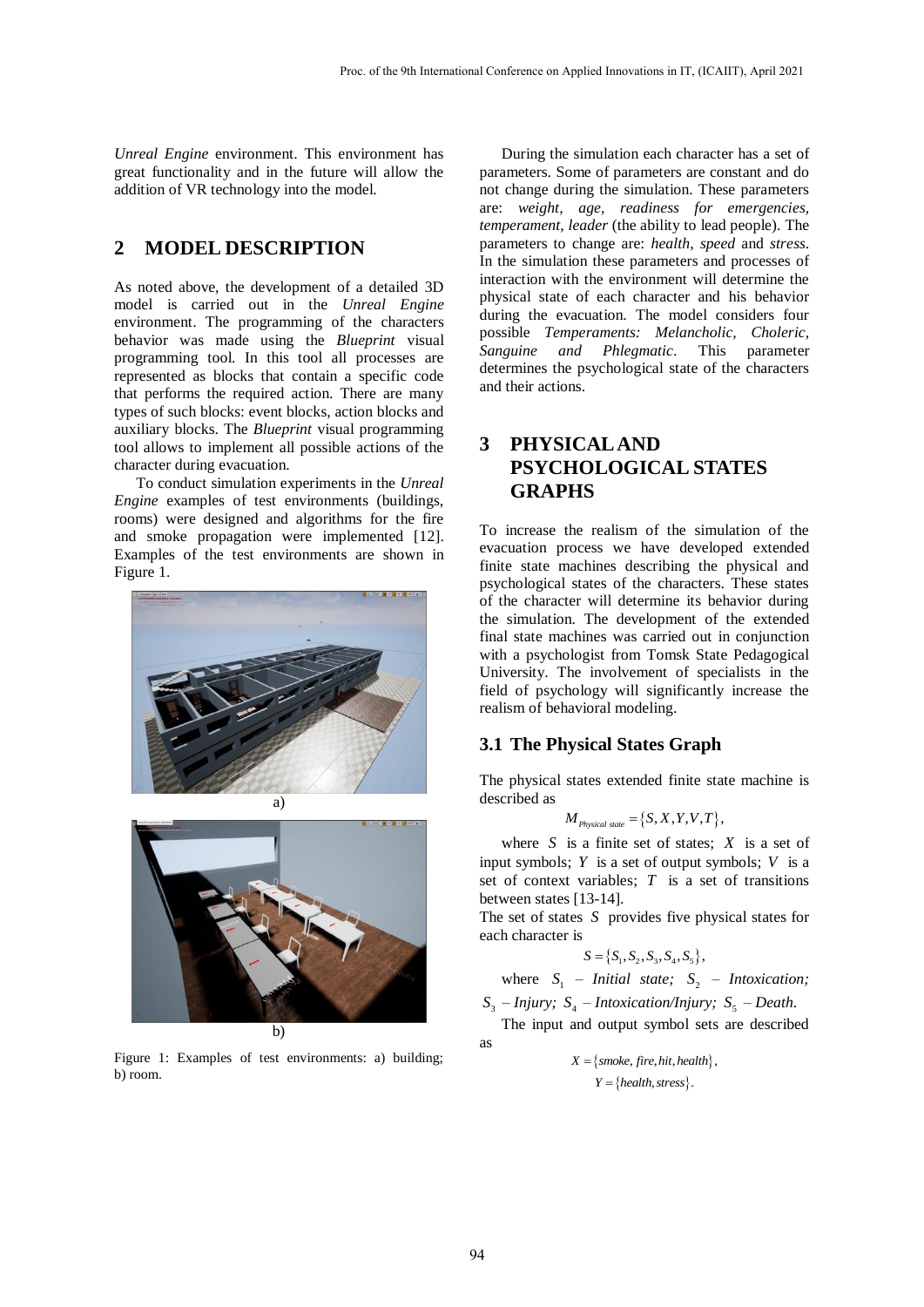Input symbols are *smoke, fire, hit*: *smoke* is an impact of smoke on the character; *fire* is an impact of fire; *hit* is an external hit (construction or other character); *health* is a character's health parameter. The set of context variables is the same as the set of output symbols.

The set of state transitions is defined as

$$
T_{n\rightarrow m} = \left\{S_n, x, P, up, S_m\right\},\
$$

where  $S_n$  – initial state;  $x$  – input parameters;  $P$  – predicate (transition condition);  $up$  – update function;  $S_m$  – final state.

Figure 2 shows an extended finite state machine of transitions from one physical state to another.

In the *Initial state*  $(S_1)$  the character has the maximum values of the *Health* and *Speed* parameters and minimum value of the *Stress* parameter. The transition to the state of *Intoxication*  $(S_2)$  occurs when the conditions for finding the character in the smoke at least some minimum time (Figure 3).

The transition to the state of *Injury*  $(S_3)$  occurs under two conditions: external impact (hit) and direct contact with fire for a minimum time of fire interaction (Figure 4).

If the character was in the *Intoxication* state and is exposed to fire or impact, then he goes into the *Intoxication/Injury* state. Similarly, the transition from the state of *Injury* is carried out when exposed to smoke (Figure 5).



Figure 3: The  $T_{1\rightarrow 2}$  transition algorithm to the state of *Intoxication*.

 $T_{1\rightarrow 3} = \left\{ \left\langle S_1, \text{fire}, t > t_{\text{min}}, \left( \text{health} - -, \text{ stress} + + \right), S_3 \right\rangle, \right\}$ 





Figure 4: The transition algorithm to the *Injury state* (*S*3).



Figure 2: Physical states extended finite state machine.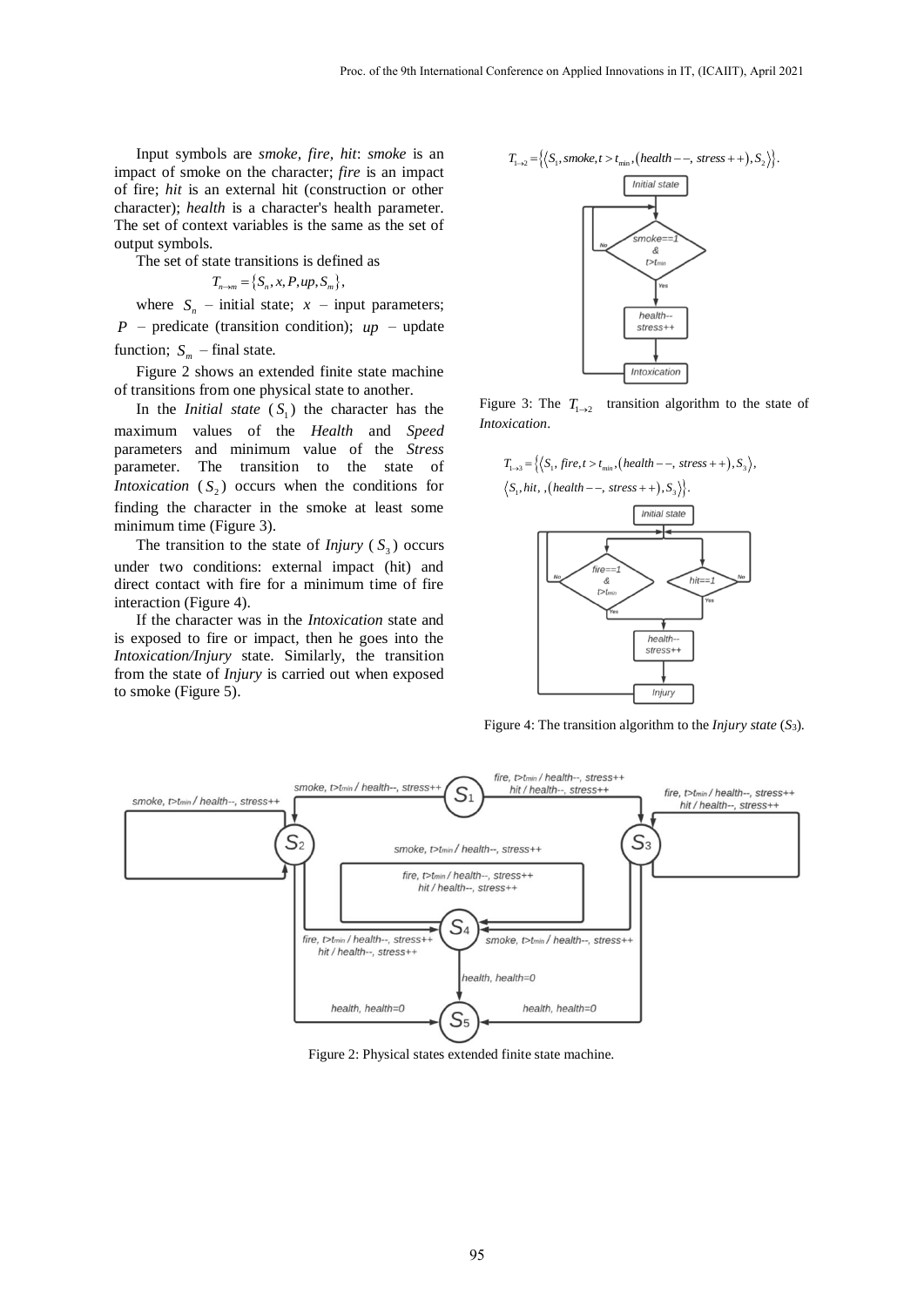

Figure 5: The transition algorithm to the state of *Intoxication/Injury* (*S*4).

During the transition to *Injury*, *Intoxication* or *Intoxication/Injury* states there is a decrease in the *Health/Speed* and an increase in the *Stress* parameters of the character (Figure 2).



Figure 6: The transition algorithm to the state of *Death* (*S*5) from *S*2, *S*3, *S*<sup>4</sup> states.

The transition to the *Death* state is possible from all states (except the *Initial state*) if *Health* parameter is equal to zero (Figure 6):

$$
T_{2\rightarrow S} = \{ \langle S_2, health, health = 0, S_S \rangle \};
$$
  
\n
$$
T_{3\rightarrow S} = \{ \langle S_3, health, health = 0, S_S \rangle \};
$$
  
\n
$$
T_{4\rightarrow S} = \{ \langle S_4, health, health = 0, S_S \rangle \}.
$$

#### **3.2 The Psychological State Graph**

The psychological state graph is described similarly to the physical extended finite state machine:<br>  $M_{Pychological\, state} = \{S, X, Y, V, T\}.$ 

$$
\boldsymbol{M}_{\scriptscriptstyle \textit{Psychological state}} = \{S, X, Y, V, T\}.
$$

The set of states  $S$  also provides five states for each character:

$$
S = \{S_1, S_2, S_3, S_4, S_5\},\
$$

where  $S_1$  – *Calm*;  $S_2$  – *Panic*;  $S_3$  – *Psychology*;

 $S_4$  – Sympathy;  $S_5$  – Group.

The input and output symbol sets are described as

$$
X = \{stress, leader, EmPr\},\
$$

$$
Y = \{action\}.
$$

Input symbols are *stress, leader, emergency preparedness (EmPr).* The set of output symbols contains an *action* symbol which is defined in each specific state according to separate rules.

The set of transitions state is defined as in the previous case

$$
T_{n\to m} = \{S_n, x, P, up, S_m\}.
$$

The extended finite state machine of the psychological states of the characters is shown in Figure 7.



Figure 7: Psychological states extended finite state machine.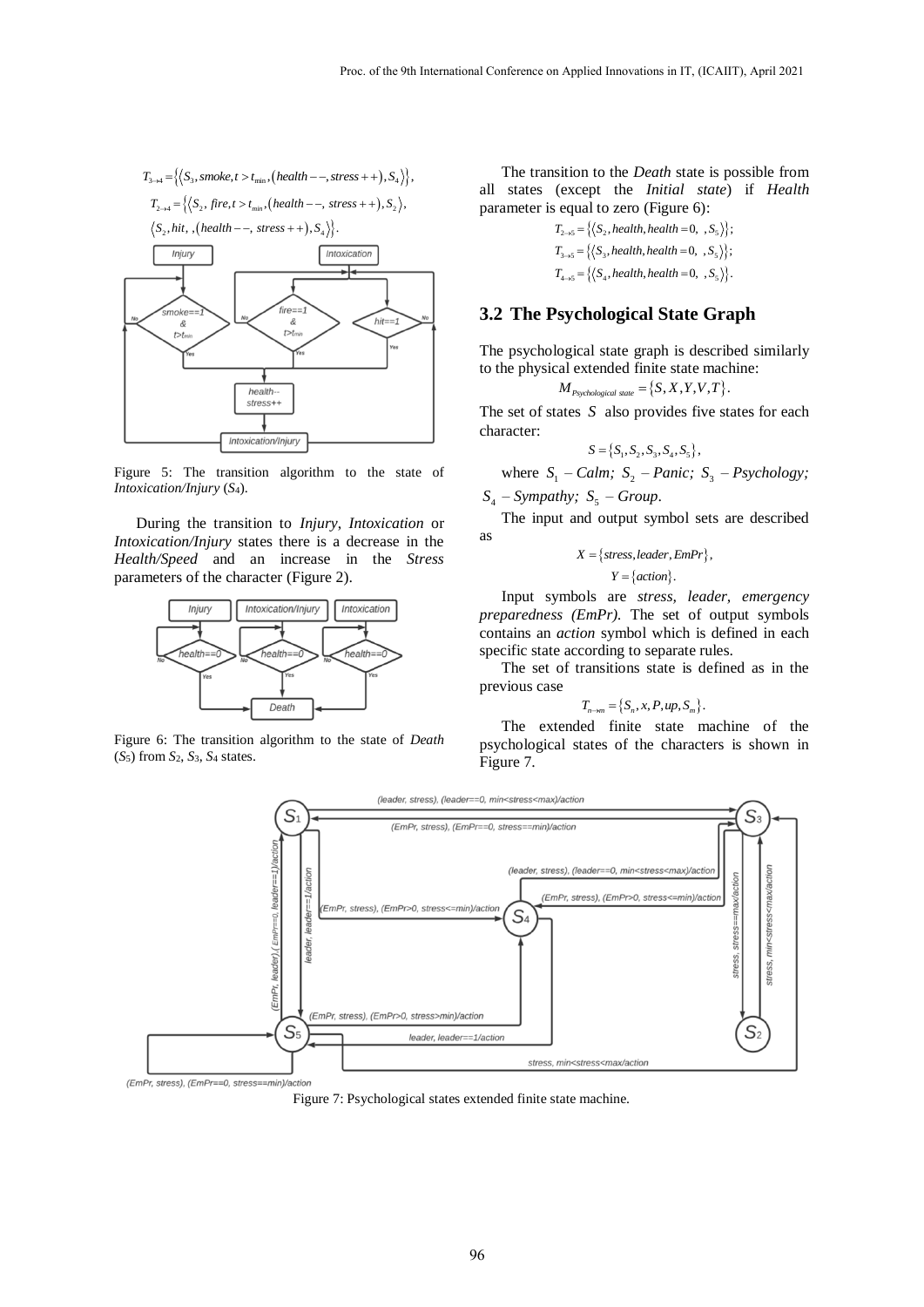The *Psychology state* (*S*3) have three sub-states: *Stupor*, *Aggression* and *Selfishness*.

The state of *Calm* corresponds to the appropriate behavior of the character. In this state the *stress* parameter has a minimum value. The transition to the *Psychology* state is performed if the value of the *stress* parameter becomes higher than the minimum. The transition to the state of *Sympathy* is performed if the *EmPr* parameter has a non-zero value and a character with a *health* parameter below the threshold value will fall into the field of view of this character. The transition to the *Group* state is performed if the group led by the *leader* falls into the field of view of the character.



Figure 8: The algorithm of transitions from *Calm* state.

The transitions from *Calm* state can be described as (Figure 8):

as (Figure 8):<br> $T_{1\rightarrow 3} = \{ \langle S_1, leader, stress, leader = 0 & \text{max} > stress > \text{min}, \, \, ,S_3 \rangle \};$ 

 $T_{1\to 3} = \{ \langle S_1, leader, strategy, leader\ -0, \]$ <br> $T_{1\to 5} = \{ \langle S_1, leader, leader = 1, S_5 \rangle \};$ 

 $T_{1\rightarrow 5} = \{\langle S_1, \text{teacher} = 1, S_5 \rangle\};$ <br> $T_{1\rightarrow 4} = \{\langle S_1, \text{stress}, \text{Em.Pr}, \text{Em.Pr.} > 0 \text{ & stress} \langle \text{5} \rangle \}.$ 

The transition to the *Panic* state (*S*<sub>2</sub>) occurs only from the *Psychology* state at the maximum value of the *stress* parameter of the character. In the *Panic* state, the character behaves inappropriately and makes chaotic movements. Each character in this state forms a "panic radius" around him. Some characters in this radius may increase the *stress* parameter. The transition back to the *Psychology* state is performed if the value of the *stress* parameter drops below the threshold value.

The transitions from *Panic* state can be described as (Figure 9).

As noted above the *Psychology* state (*S*3) has three sub-states. In the *Stupor* substate the character is completely immobilized. Depending on the values of the *stress* parameter characters of all

*Temperaments* can fall into this substate. In the *Aggression* substate the character can cause both physical and moral damage to others characterы. Only characters with a *Choleric* temperament can fall into this substate. In the *Selfishness* substate the character performs actions to rob the property of a certain territory and other characters. Only characters with a *Sanguine* temperament can fall into this substate. The transition to the state of *Sympathy* from the state of *Psychology* is carried out if the *stress* parameter drops to a value below the average, the *EmPr* parameter is not equal to 0 and a other character with the *health* parameter below the threshold value will come into view. And the transition to the *Calm* state is performed if the value of the *stress* parameter drops to a value below the average. The transitions from *Psychology* state can be described as (Figure 10).



Figure 9: The algorithm of transitions from *Panic* state  $(S_2)$ .

$$
T_{3\rightarrow 2} = \{ \langle S_3, stress, stress = \max, S_2 \rangle \};
$$
  
\n
$$
T_{3\rightarrow 1} = \{ \langle S_3, (EmPr, stress), Em, Pr = 0 \& stress = min, S_1 \rangle \};
$$

$$
T_{3\rightarrow 1} = \left\{ \left\langle S_3, \left( EmPr, stress \right), Em, Pr = 0 & \& stress = min, S_1 \right\rangle \right\};
$$



Figure 10: The algorithm of transitions from *Psychology* state  $(S_3)$ .

The *Sympathy* (state *S*4) is a state that represents a character prepared for emergencies. This character has the skills to help other characters with a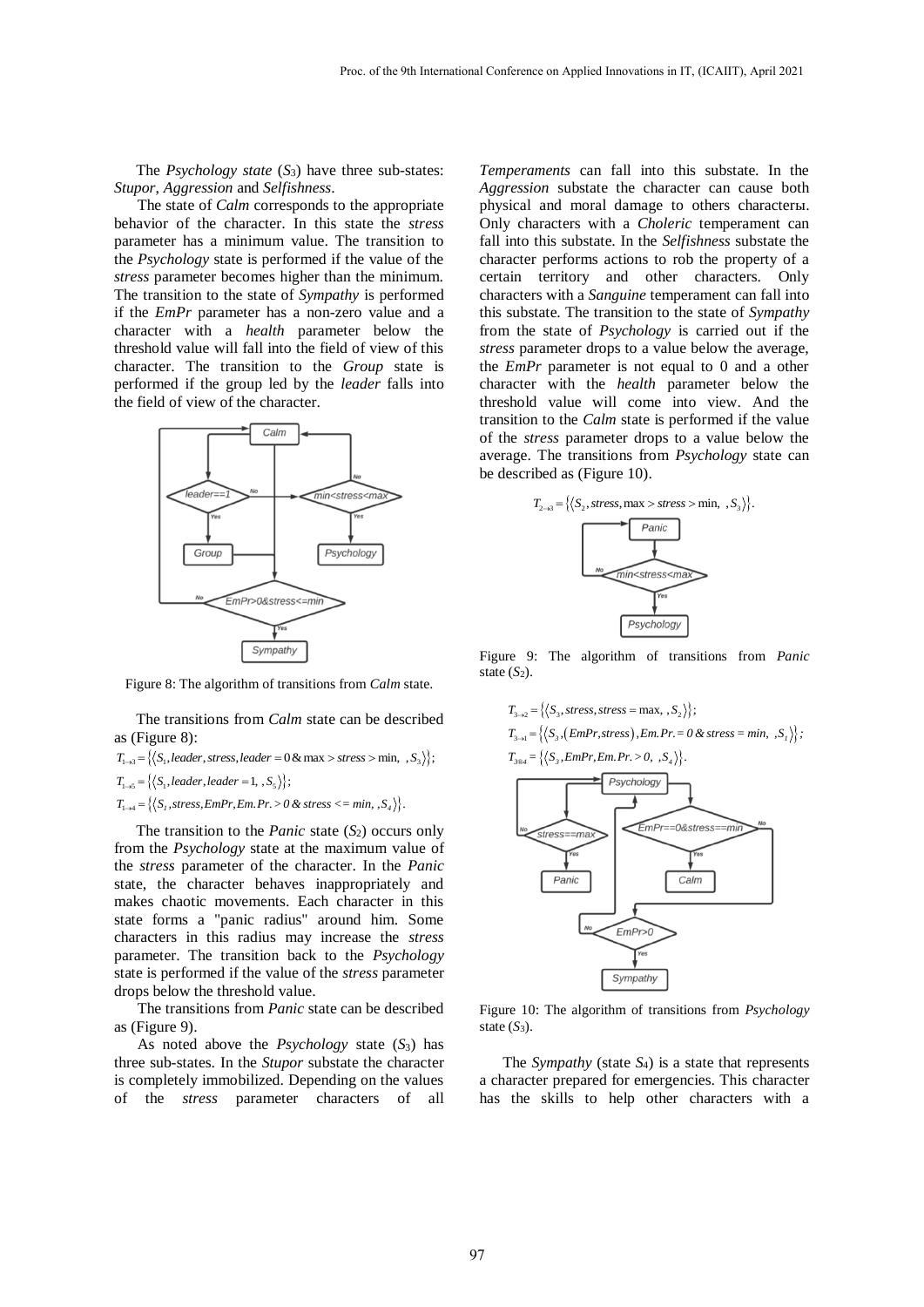decreased *health* parameter and an increased *stress* parameter. The transition to the *Psychology* state is carried out if the value of the *stress* parameter becomes higher than the minimum. And the transition to the *Group* state is carried out when the organized group will fall into the field of view of this character. In this case the character joins the group. The transitions from *Sympathy* state can be described as (Figure 11):



Figure 11: The algorithm of transitions from *Sympathy* state  $(S_4)$ .

A *Group* (state  $S_5$ ) is a state in which there is one character who is the *Leader*. The leader is the character with the maximum value of the *EmPr* parameter. The leader does not help the victims if they fall into his field of vision. If the *stress* parameter of the *Leader* increases to the average value or his *health* parameter decreases to the minimum, then he stops leading the group and the group breaks up. The speed of the group depends on the speed of the *Leader* (Figure 12).



Figure 12: The algorithm of transitions from *Group* state  $(S_5)$ .

The transitions from *Group* state can be described as The transitions from *Group* s<br>  $\Gamma_{4\rightarrow 5} = \{ \langle S_4, leader, leader = 1, S_5 \rangle \};$ The transitions from *Grou*<br> $T_{4\rightarrow 5} = \{(S_4, leader, leader = 1, .S_4)\}$ The transitions from *Group* state can be described *i*  $T_{4\rightarrow 5} = \{(S_4, leader, leader = 1, S_5)\}$ ;<br> $T_{4\rightarrow 3} = \{(S_4, (leader, stress), leader = 0 & max > Stress > min, S_5)\}$ 

$$
T_{4\rightarrow 5} = \left\{ \left\langle S_4, \text{leader}, \text{leader} = 1, S_5 \right\rangle \right\};
$$
  

$$
T_{4\rightarrow 3} = \left\{ \left\langle S_4, \text{(leader}, \text{stress}), \text{leader} = 0 \& \text{max} > \text{Stress} > \text{min}, S_3 \right\rangle \right\}.
$$

## **4 AN EXAMPL OF GRAPHS IMPLEMENTATION**

This section provides examples of graphs implementation for changing the physical and psychological states of characters in our model. The practical implementation was carried out in the *Unreal Engine* program.

As noted above when receiving various injuries characters can change their physical state. For example, fall to the *Injury*, *Intoxication* or *Death* states. Figure 13 shows model examples of characters actions in these states.







Figure 13: Examples of characters actions in different physical states: a) *Intoxication*; b) *Injury*; c) *Death*.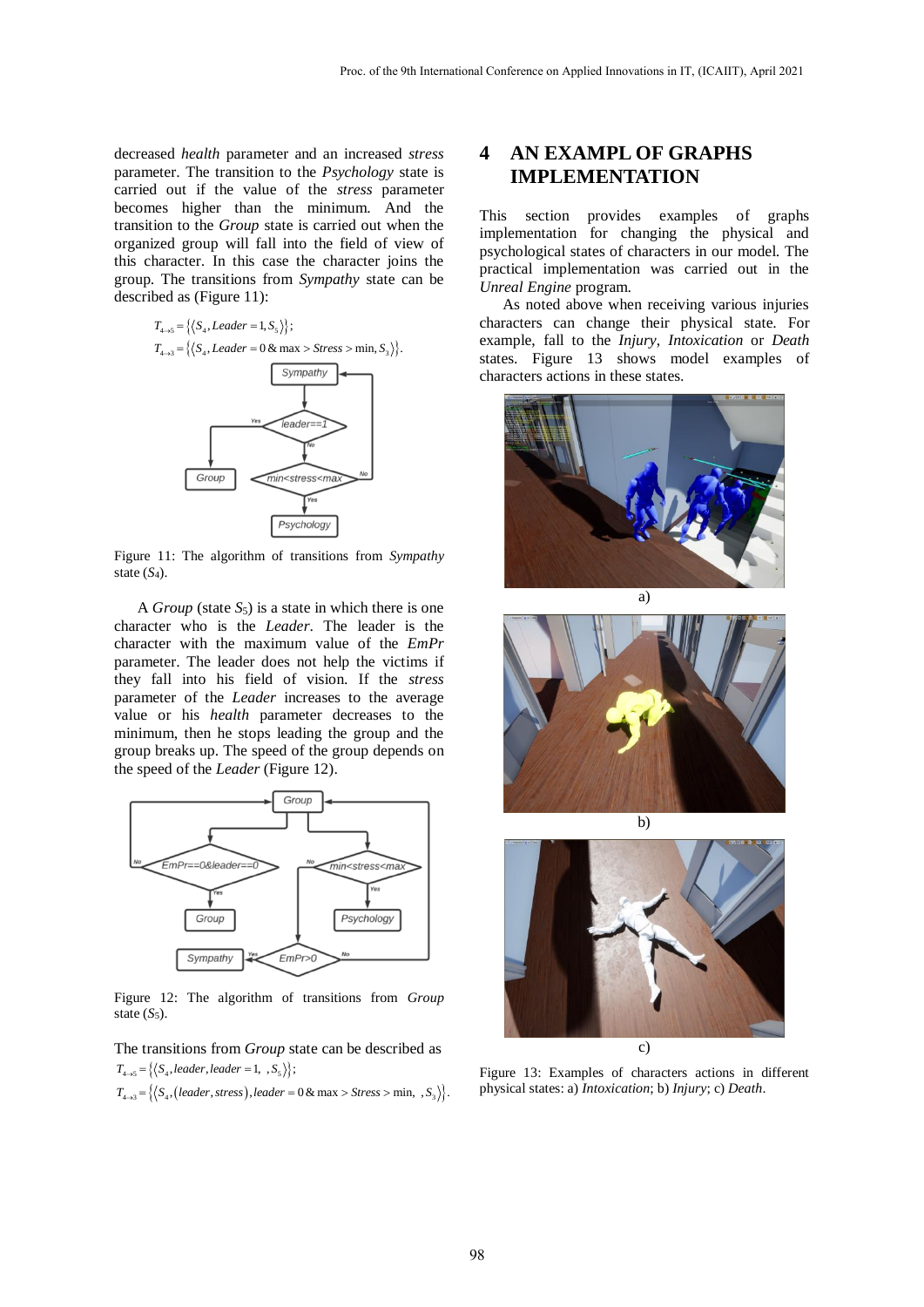In model the characters color changes depending on their state. According to the graph shown in Figure 7 the characters can be in various psychological states. These states will determine the actions that the character performs during the evacuation. Figure 14 shows examples of *Calm* and *Sympathy* states.





Figure 14: Examples of characters actions in different psychological states: a) *Calm*; b) *Sympathy*.

In Figure 14a the character is in a *Calm* state and performs the run action at maximum speed. At the same time his speed is determined by the level of *health* and the absence of obstacles. Figure 14b shows the process of providing assistance. In this case another character with a low level of *health* falls into the field of view of the character who is in the *Sympathy* state (red color). Providing assistance leads to their joint evacuation, thereby increasing the speed of the character.

### **5 CONCLUSIONS**

This paper presents the results of the development of graphs (extended finite state machines) describing the physical and psychological states of people in the evacuation process. When developing graphs

five states of the characters in the evacuation process were identified. Based on these graphs algorithms for transitions between states were developed and software in the *Unreal Engine* system was implemented. The results of the development formed the basis of a comprehensive 3D modeling system for the people evacuation in emergency situations. In this case we considered a fire in the building as a possible emergency situation. The conducted test experiments on modeling show the adequacy of the choice of states and the set of the characters actions.

In our opinion, the developed graphs and software will increase the realism of modeling processes. Taking into account a large number of states and actions of characters in the model will expand its possible use by specialized organizations. However, it should be noted that the issues of the psychological state of people (characters in the 3D modeling system) and their behavior are quite complex and ambiguous. In this regard, it is planned to conduct additional studies of the adequacy of the simulation results including the expert assessments of psychologists and rescuers.

The development of a detailed 3D model with increased realism of the characters' behavior will open up new areas of such models application. In particular, a detailed accounting of the characters behavior depending on their psycho-physical states will allow to use this model in the field of life safety and obtaining at a new level of detailing statistical data on evacuation processes.

#### **ACKNOWLEDGMENTS**

This work was supported by a grant from the Innovation Promotion Foundation (project manager – Shulga Irina).

#### **REFERENCES**

- [1] D. Helbing, I. Farkas, and T. Vicsek, "Simulating dynamical features of escape panic," Nature, vol. 407, pp. 487-490, September 2000.
- [2] Y. Niu, Y. Zhang, J. Zhang, and J. Xiao, "Running Cells with Decision-Making Mechanism: Intelligence Decision P System for Evacuation Simulation," International Journal of Computers, Communications & Control (IJCCC), vol. 13, pp. 865-880, September 2018.
- [3] J. Kou, Sh. Xiong, Zh. Fang, X. Zong, and Zh. Chen, "Multiobjective Optimization of Evacuation Routes in Stadium Using Superposed Potential Field Network Based ACO," Computational Intelligence and Neuroscience, vol. 2013, pp. 1-11, 2013.